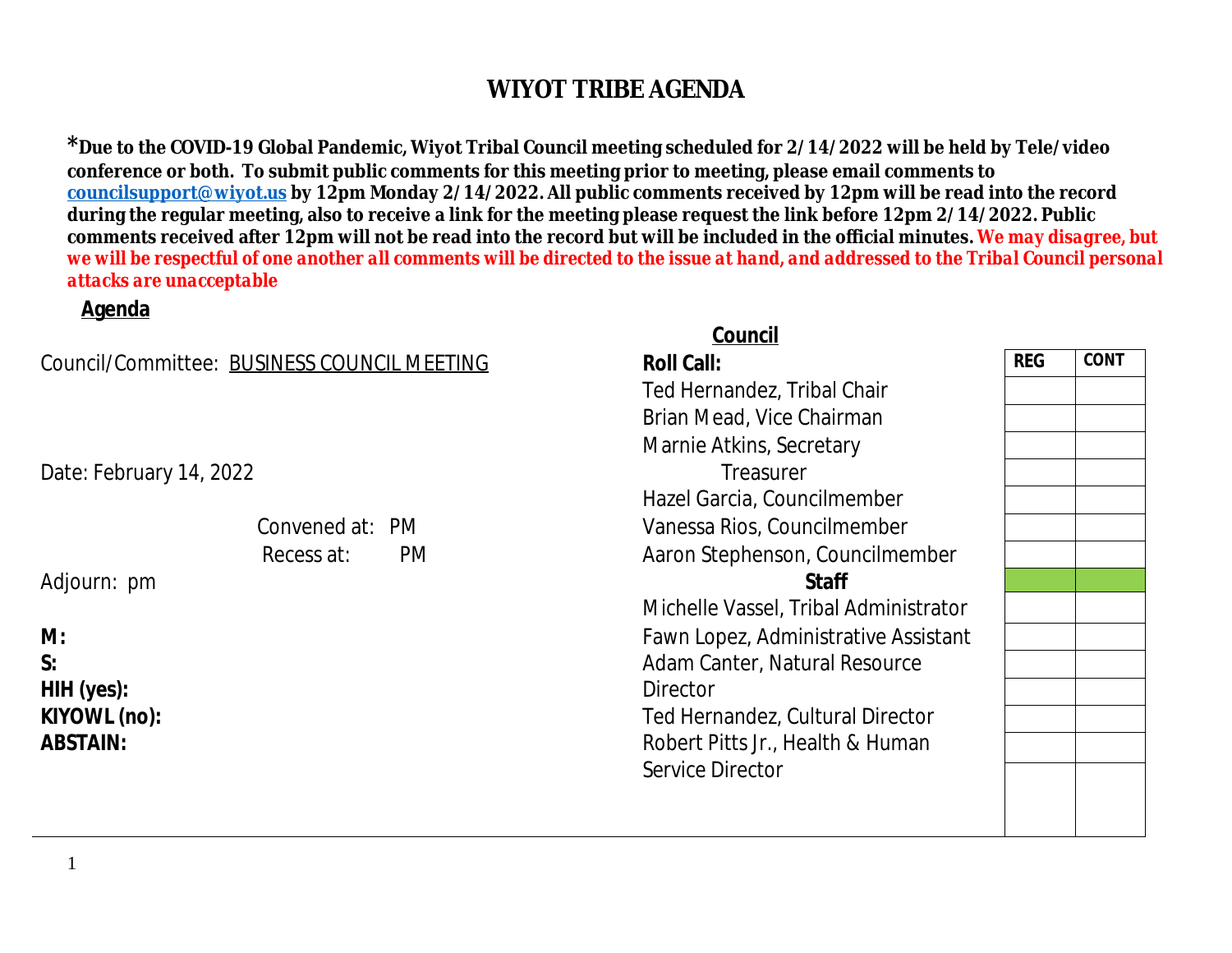#### Location: Wiyot Tribe 1000 Wiyot Drive Loleta, CA 95551

| <b>Moment of Silence:</b> |                                                                                                                                                                                                                                                  |                                                           |                        |
|---------------------------|--------------------------------------------------------------------------------------------------------------------------------------------------------------------------------------------------------------------------------------------------|-----------------------------------------------------------|------------------------|
|                           | <b>SECTION / AGENDA ITEM</b>                                                                                                                                                                                                                     | <b>VOTE (IF ANY)</b>                                      | <b>ACTION (IF ANY)</b> |
| L.                        | <b>ROLL CALL</b>                                                                                                                                                                                                                                 |                                                           |                        |
| II.                       | <b>APPROVAL OF AGENDA</b>                                                                                                                                                                                                                        | M:<br>S:<br>HIH (yes):<br>KIYOWL (no):<br><b>ABSTAIN:</b> |                        |
| III.                      | <b>CONSENT CALENDAR</b><br><b>Minutes</b><br><b>January 24, 2022</b><br>Phone Votes 01-22 & 02-22<br><b>Tribal Administrator Report</b><br><b>Natural Resources Report</b><br><b>Cultural Report</b><br><b>Health &amp; Human Service Report</b> | M:<br>S:<br>HIH (yes):<br>KIYOWL (no):<br><b>ABSTAIN:</b> |                        |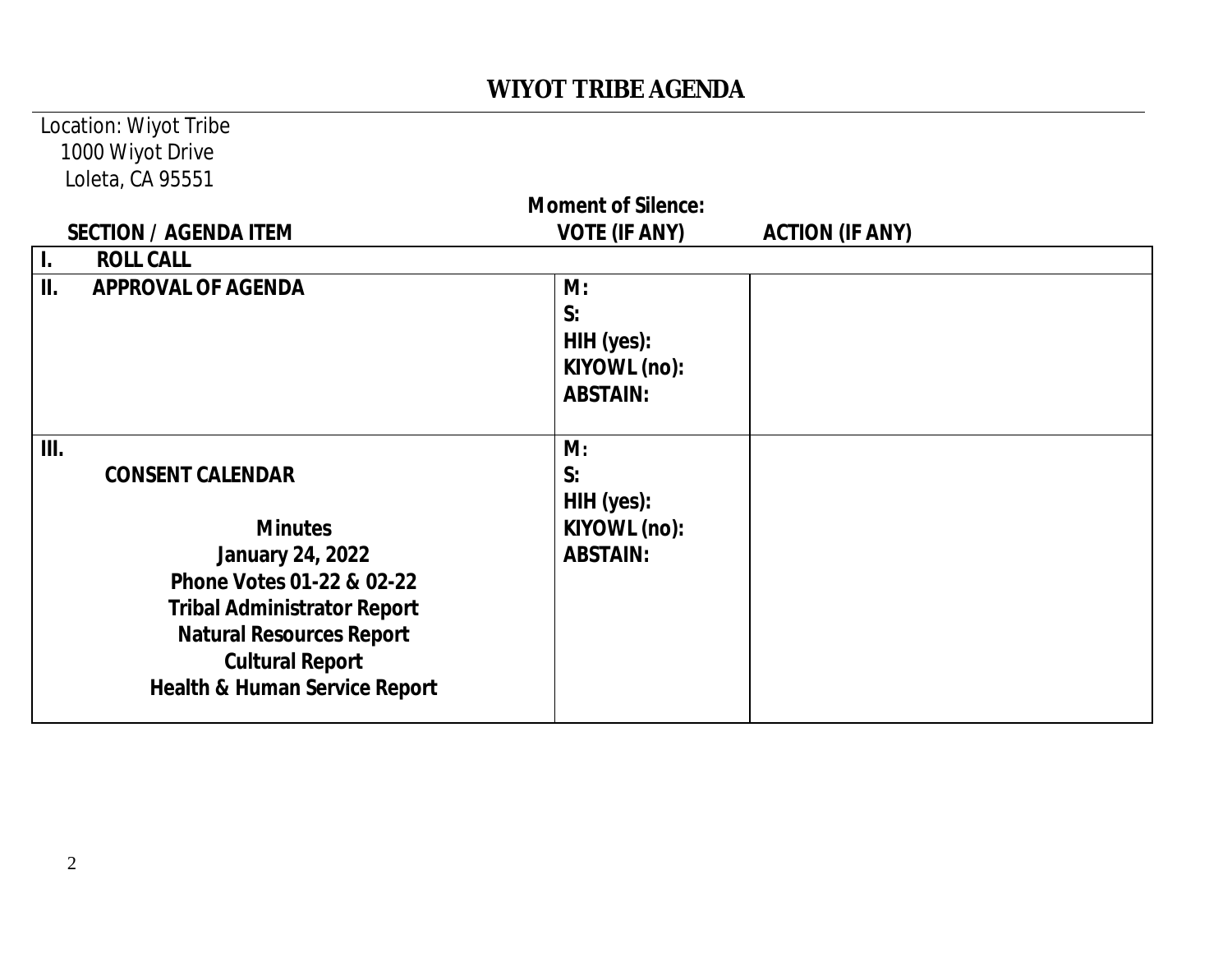*V. Rou Da'louy-PUBLIC FORUM (2-minute limit on presentations)* **1. Madison Flynn-2. 3.**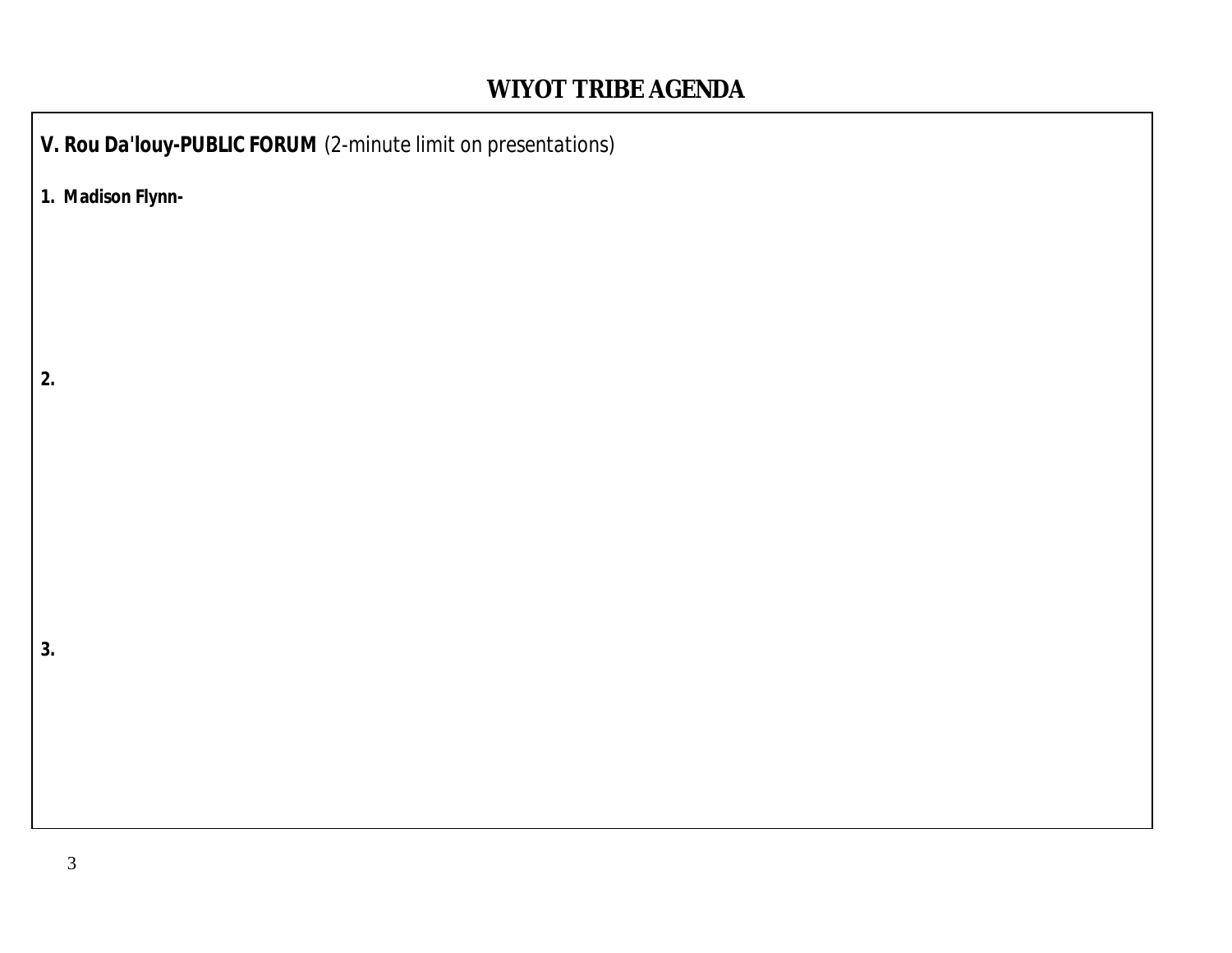| VI.<br><b>ACTION ITEMS</b>                                                                                                                                                                                                                                                                                                                                                                                                                                                                                                                                                          | <b>VOTE (IF ANY)</b>                                       | <b>ACTION (IF ANY)</b> |
|-------------------------------------------------------------------------------------------------------------------------------------------------------------------------------------------------------------------------------------------------------------------------------------------------------------------------------------------------------------------------------------------------------------------------------------------------------------------------------------------------------------------------------------------------------------------------------------|------------------------------------------------------------|------------------------|
| 1. Title: Request to accept Fiscal Year 2022 Translational<br><b>Research in Public Health expanding the Public Health</b><br>Workforce within the Aging Network for Tribes Notice of<br><b>Award and adopt budget</b><br><b>Description:</b> Expand the public health workforce to respond<br>to the needs of people with disabilities and older adults who<br>are disproportionately affected during emergencies and<br>disasters, such as the COVID-19 pandemic.<br>Cost: \$80,000 (award)<br><b>Funded by: Administration for Community Living</b><br>Sub. By: Robert Pitts Jr. | M:<br>S:<br>$HH$ (yes):<br>KIYOWL (no):<br><b>ABSTAIN:</b> |                        |
| 2. Title: Request to accept Office of Victims of Crime Fiscal<br>Year 2021 funding Tribal Victims Services Set-Aside and<br>adopt budget<br><b>Description:</b> Additional funding for social work and<br>counseling services, the staffing for these functions, for<br>Wiyot Citizens and their families who are victims of crime.<br>Cost: \$372,817.00 (award)<br><b>Funded by: Office of Victims of Crime</b><br>Sub. By: Robert Pitts Jr.                                                                                                                                      | M:<br>S:<br>HIH (yes):<br>KIYOWL (no):<br><b>ABSTAIN:</b>  |                        |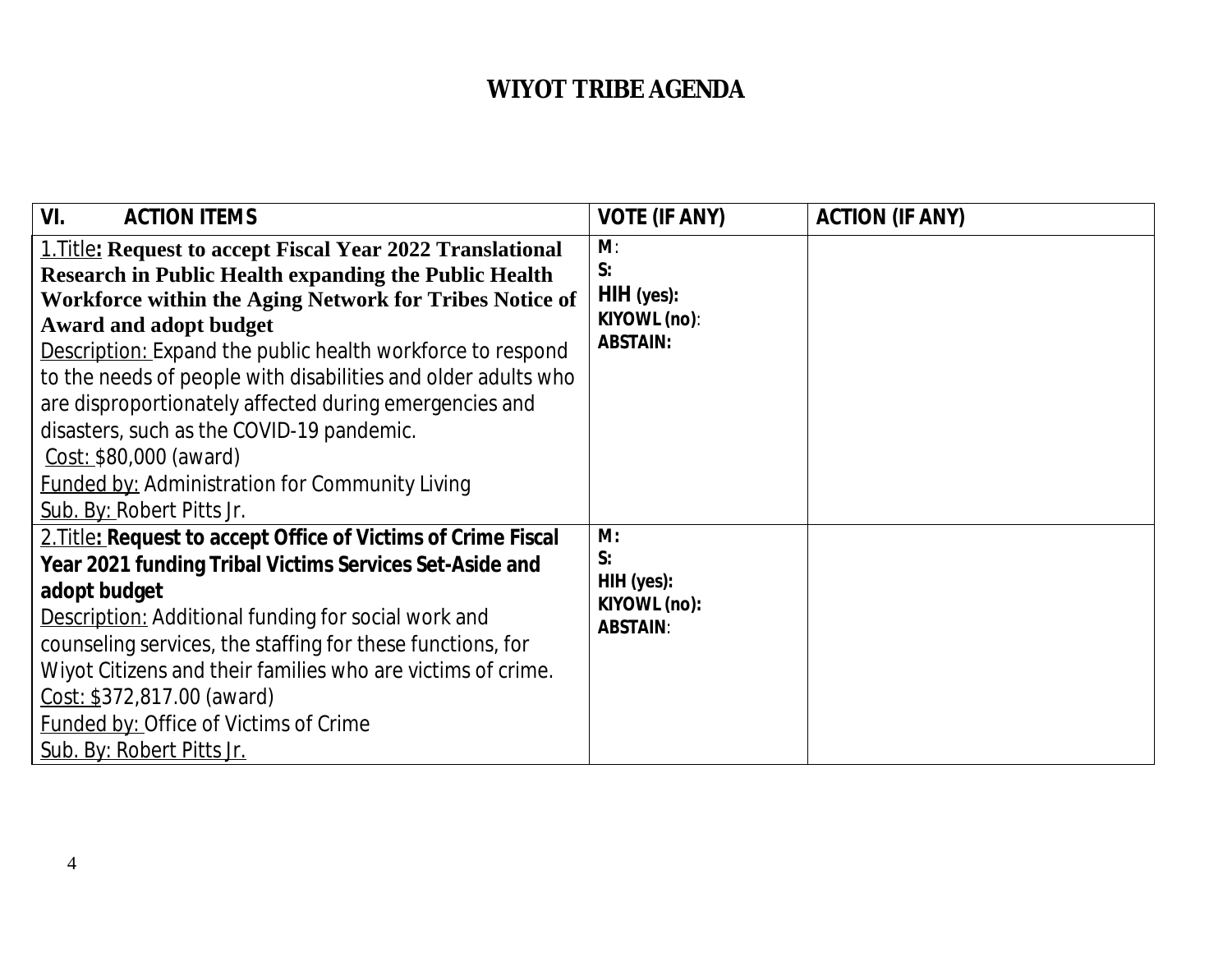| 3. Title: Request to approve Resolution 22-02<br><b>Description: ANA Native American Language Preservation &amp;</b><br><b>Maintenance Grant</b><br>Cost: \$900,000.00 with a cost share to the Tribe of<br>\$200,000.00<br>Funded by:<br>Sub. By: Michelle Vassel | M:<br>S:<br>HIH (yes):<br>KIYOWL (no):<br><b>ABSTAIN:</b> |  |
|--------------------------------------------------------------------------------------------------------------------------------------------------------------------------------------------------------------------------------------------------------------------|-----------------------------------------------------------|--|
| 4. Title: Request to approve Resolution 22-03<br><b>Description: NPS NAGPRA Consultation/Documentation</b><br><b>Grant Proposal</b><br>Cost: \$<br><b>Funded by:</b><br>Sub. By: Michelle Vassel                                                                   | M:<br>S:<br>HIH (yes):<br>KIYOWL (no):<br><b>ABSTAIN:</b> |  |
| 5. Title: Request to approve Resolution 22-04<br>Description: BIA Living Language Grant Proposal and<br><b>Resolution</b><br>$Cost: $200,000.00$ (If awarded)<br><b>Funded by:</b><br><b>Sub. By: Michelle Vassel</b>                                              | M:<br>S:<br>HIH (yes):<br>KIYOWL (no):<br><b>ABSTAIN:</b> |  |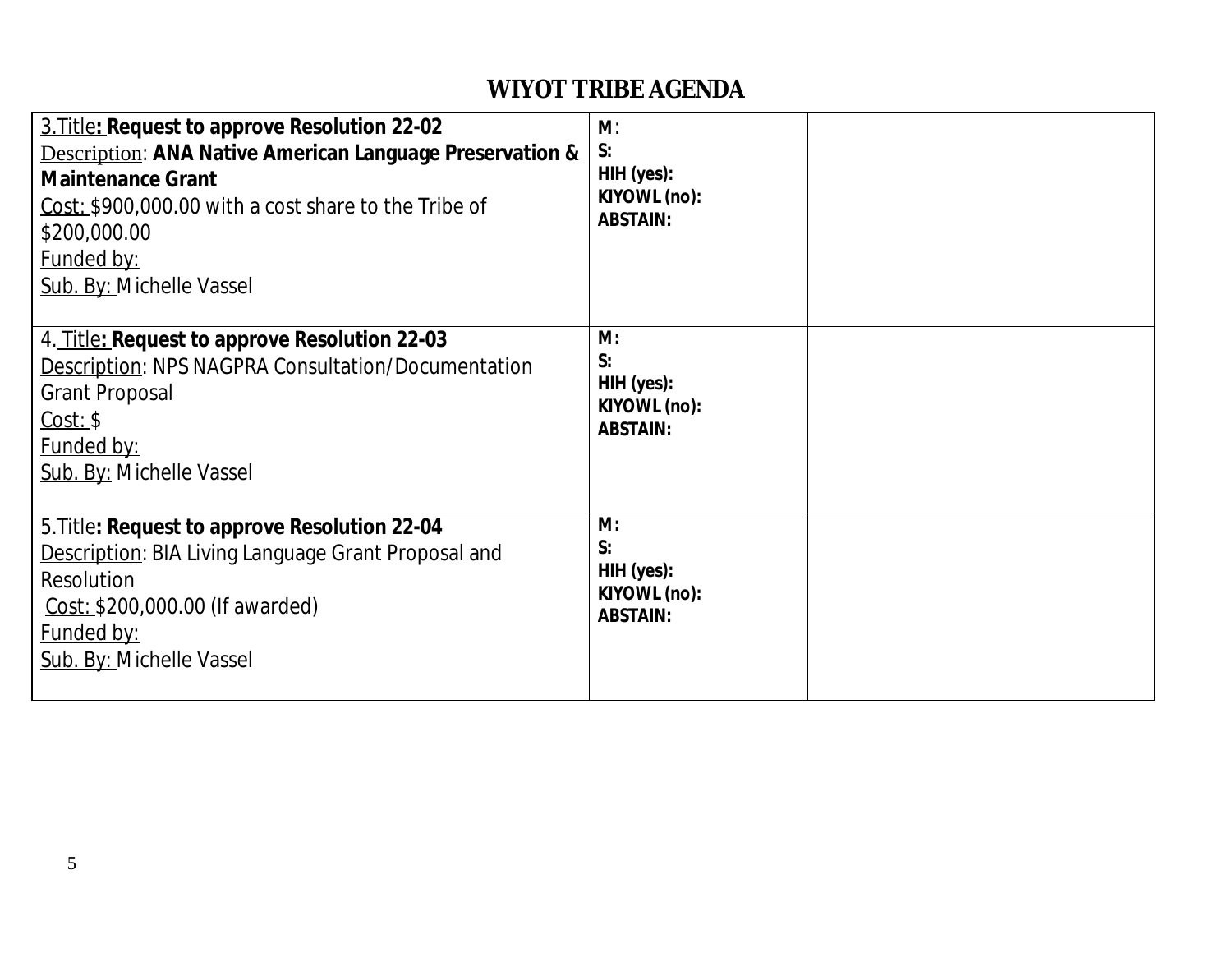| 6. Title: Request to Accept 2021 Bureau of Indian Affairs<br><b>Attorney Fees Award and adopt Budget</b><br>Description: Attorney Fees associated with "Legal assistance<br>for restoration of the Eel River, protection of Tribal water<br>rights; and support of sustainable salmon populations."<br>Cost: \$50,000.00 (award)<br><b>Funded by: Bureau of Indian Affairs</b><br>Sub. By Michelle Vassel | M:<br>S:<br>HIH (yes):<br>KIYOWL (no):<br><b>ABSTAIN:</b> |  |
|-----------------------------------------------------------------------------------------------------------------------------------------------------------------------------------------------------------------------------------------------------------------------------------------------------------------------------------------------------------------------------------------------------------|-----------------------------------------------------------|--|
| 7. Title: Request to approve Resolution 22-05<br>Description: Submission of 2022 Bureau of Indian Affairs<br><b>Attorney Fees</b><br>Cost: \$ N/A \$<br>Funded by: N/A<br>Sub. By: Michelle Vassel                                                                                                                                                                                                        | M:<br>S:<br>HIH (yes):<br>KIYOWL (no):<br><b>ABSTAIN:</b> |  |
| 8. Title: Request to Adopt Ordinance 17-22<br>Description: This Ordinance is to establish policy to<br>determine legal responsibility for defamatory statements<br>made in violation of this Ordinance against a person and to<br>determine the damages arising out of those defamatory<br>statements.<br>Cost: \$ N/A<br>Funded by: N/A<br>Sub. By: Michelle Vassel                                      | M:<br>S:<br>HIH (yes):<br>KIYOWL (no):<br><b>ABSTAIN:</b> |  |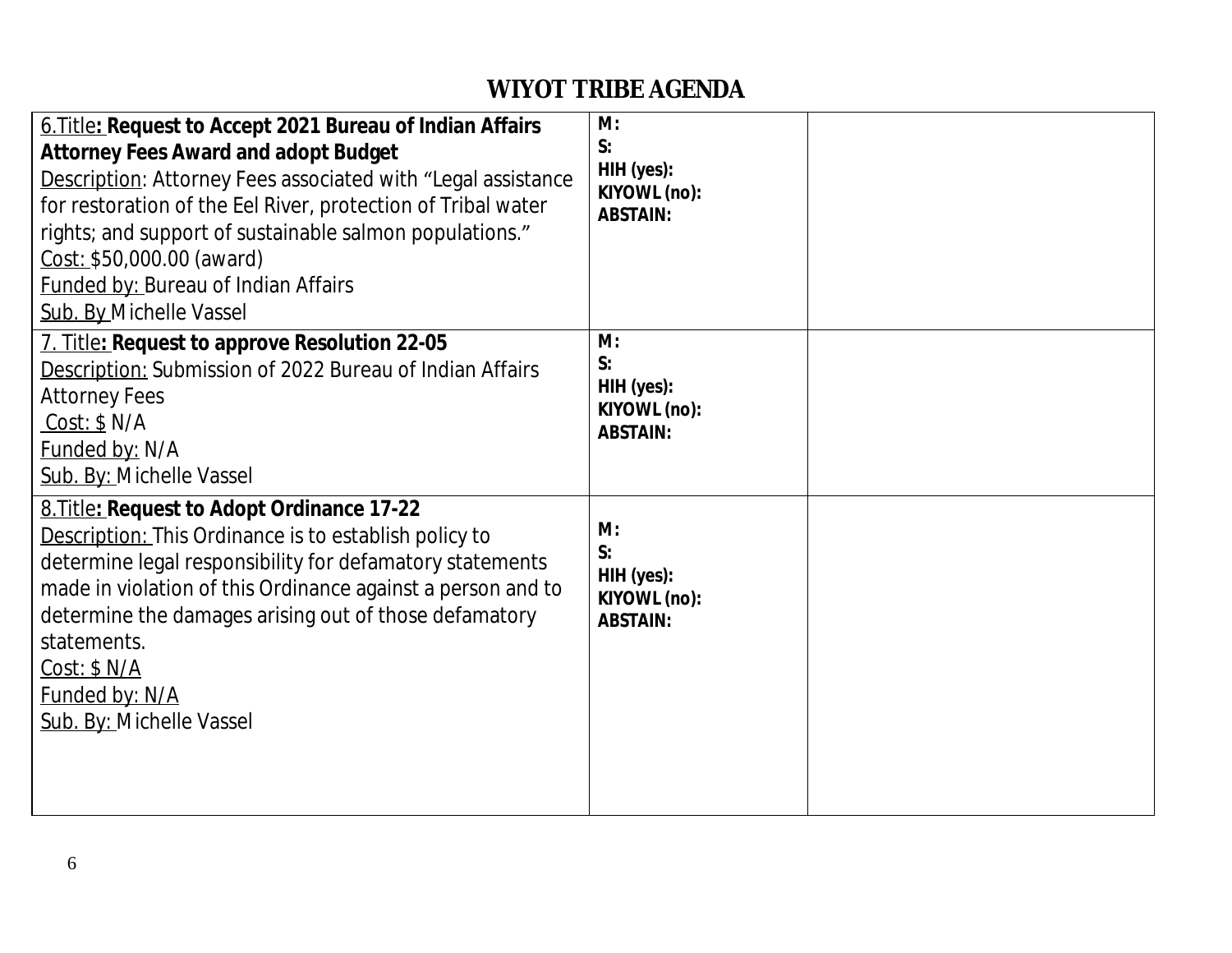| VII.<br><b>Closed Session</b>                                                                | <b>VOTE (IF ANY)</b>                                      | <b>ACTION (IF ANY)</b> |
|----------------------------------------------------------------------------------------------|-----------------------------------------------------------|------------------------|
| 1. Title: Housing<br>Description: Housing<br>Cost:<br>Funded by:<br>Sub. By: Michelle Vassel | M:<br>S:<br>HIH (yes):<br>KIYOWL (no):<br><b>ABSTAIN:</b> |                        |
| 2. Title: Housing<br>Description: Housing<br>Cost:<br>Funded by:<br>Sub. By: Michelle Vassel | M:<br>S:<br>HIH (yes):<br>KIYOWL (no):<br><b>ABSTAIN:</b> |                        |
| 3. Title: Housing<br>Description: Housing<br>Cost:<br>Funded by:<br>Sub. By: Michelle        | M:<br>S:<br>HIH (yes):<br>KIYOWL (no):<br><b>ABSTAIN:</b> |                        |
| 4. Title: Housing<br>Description: Housing<br>Cost:<br>Funded by:<br>Sub. By:                 | M:<br>S:<br>HIH (yes):<br>KIYOWL (no):<br><b>ABSTAIN:</b> |                        |